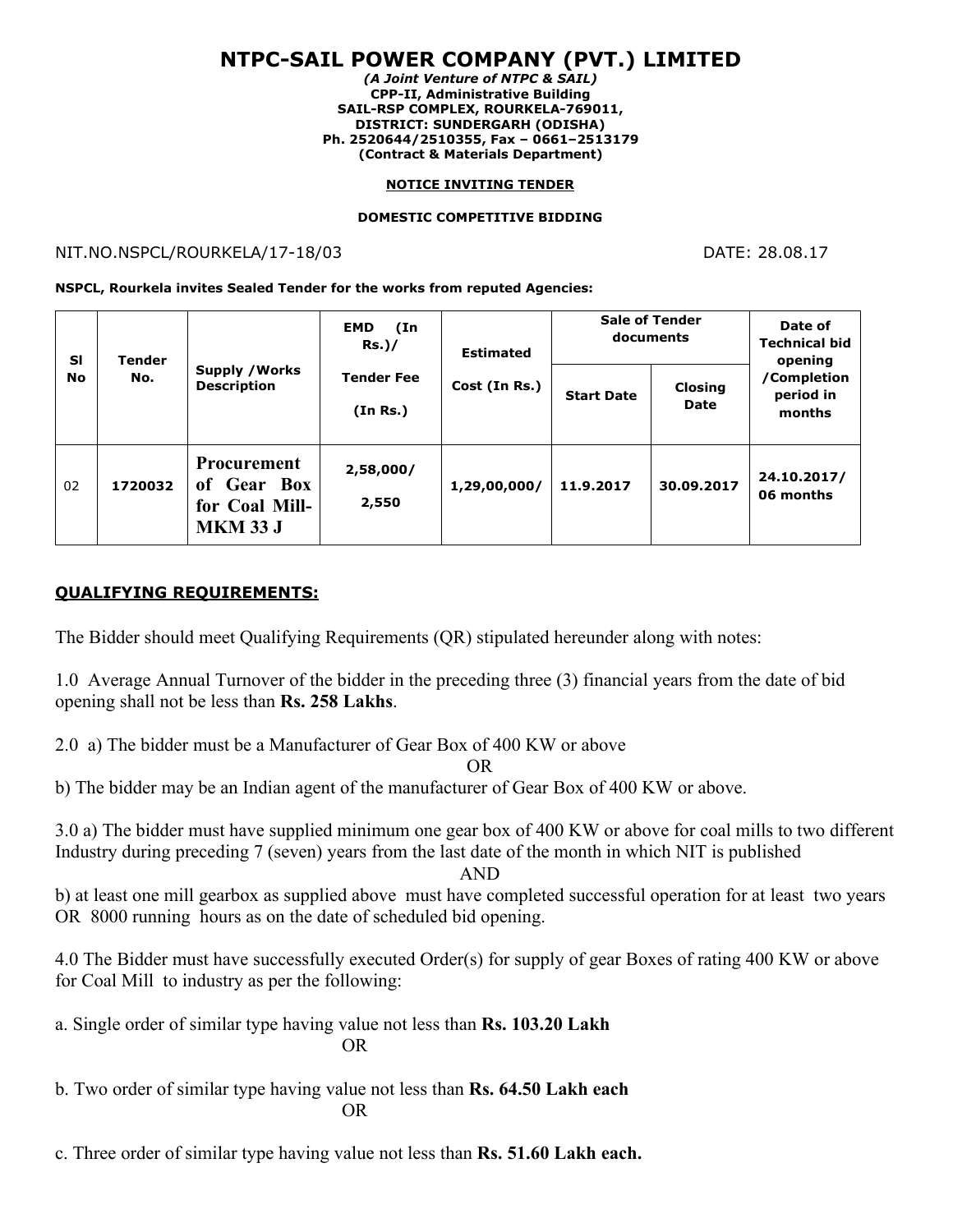### **Notes:**

- i. Similar order means manufacture and / or supply of gearboxes of capacity 400 kW or above suitable for coal mill. Capacity of gear box must be mentioned in submitted PO/ technical specification/ relevant documents. The total PO value will be considered for qualifying requirement if there is at least one item of gear box of capacity 400 kW or above in said PO.
- ii. For QR no 1.0, the bidder shall submit the Audited Balance sheets and Profit & Loss account for the specified period. In case where audited results for the last preceding FY are not available, certificate of financial statements from a practicing chartered accountant shall also be considered acceptable. Other income shall not be considered for arriving at annual turnover.
- iii. For QR no 2.b, the bidder should submit valid certificate as on the date of bid opening from the manufacturer that the bidder is their authorized supplier / authorized agent in India.
- iv. For QR no 3.0, the bidder must submit the supply completion certificate of gear box from two different customers and the performance certificate of at least one gearbox supplied to any one of the above customers clearly mentioning PO No, PO date, date of installation, satisfactory running hours, etc.
- v. For QR no 4.0, the bidder must submit documentary evidence in support of meeting the QR like copy of supply completion certificate from the client/ Stores Receipt Voucher (SRV)/ protocol jointly signed by purchaser & supplier, Purchase Order towards satisfactory completion of supply. The word 'executed' shall mean the value mentioned in the QR for supply completed even if the total purchase order (s) is not completed/ closed.
- vi. If the bidder is Indian agent of the manufacturer (for QR points  $3 \& 4$ ), documents of bidder or manufacturer either shall be acceptable.
- vii. Necessary documentary evidence in support of the above criteria of QR to be furnished by the bidder.
- viii. Notwithstanding anything stated above, NSPCL reserves the right to assess the bidder's capability & capacity of the bidder to perform the contract, should circumstances warrant such assessment in the overall interest of the NSPCL Ltd.
	- ix. The employer also reserves the right to reject any or all bids orcancel/ withdraw the invitation for bids without assigning any reason whatsoever and in such case no bidder/ intending bidder shall have any claim arising out of such action.

## **5.0 ADDITIONAL INFORMATION:-**

The following information is also required from the bidders about the companies where similar orders have been executed.

- a) Name of the customer/ company where similar order has been executed.
- b) Year of execution.
- c) Name & designation (Phone No./ Fax No. / email-id) of contact person of the customer.

# **General Notes:**

1. Tender documents can be obtained from the office of AGM(C&M), NSPCL, Rourkela on any working day from the tender sale start date as indicated above. Tender documents will be sold up to 17.00 hours of last date of sale. Request for tender documents must accompany the cost of tender documents (Nonrefundable) in the form of DD/ Bankers cheque in favour of NTPC-SAIL Power Company Private Ltd, Rourkela encashable at State Bank of India, Rourkela.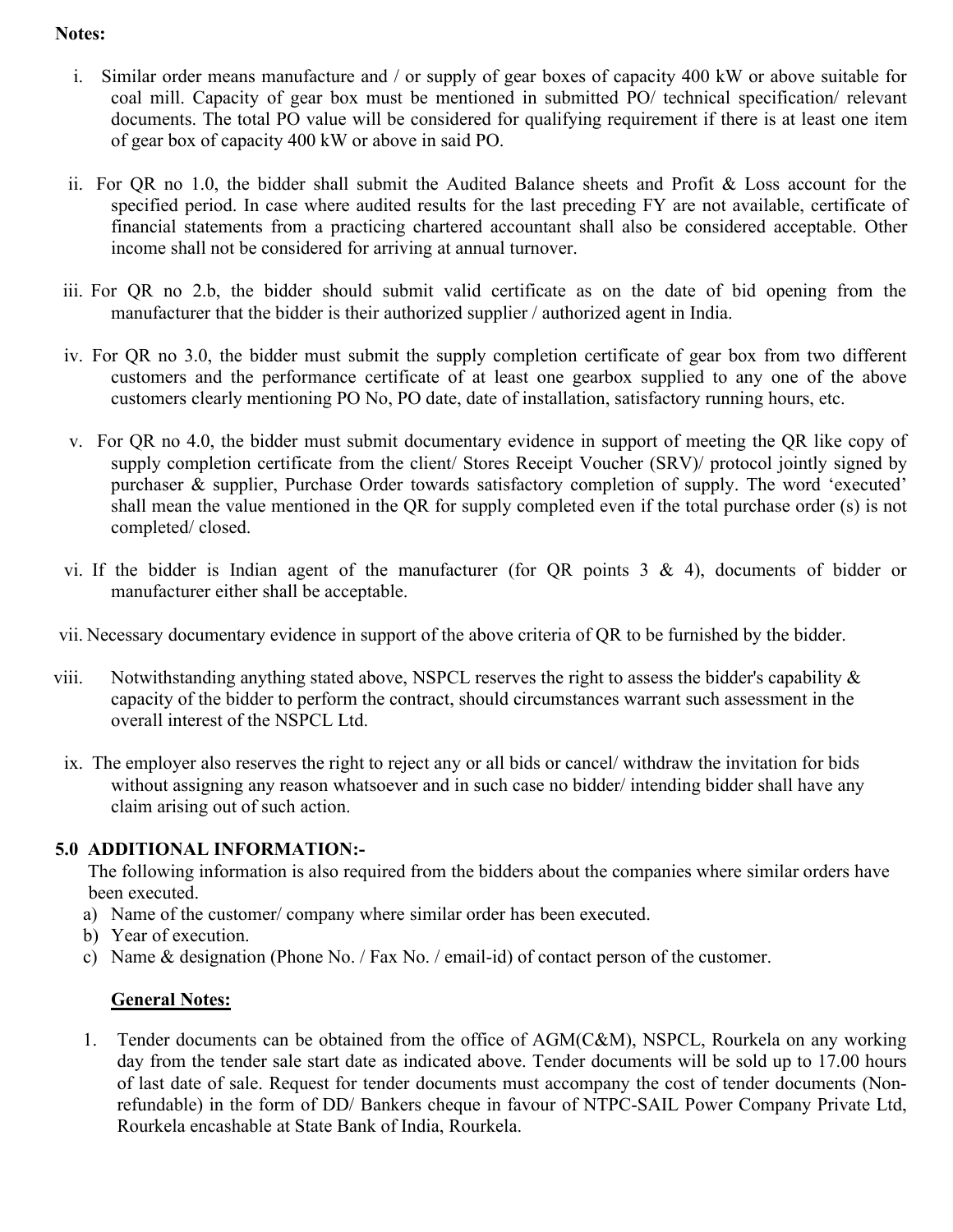- 2. The bids shall be received up to 2.45 PM on due date of bid opening in the office of AGM(C&M) NSPCL, Rourkela and shall be opened at 3.45 PM on the same date in the presence of those bidders who wish to be present. If the date of opening happens to be a closed holiday, bids shall be received and opened up to 2.45 PM and 3.45 PM respectively on the next working day.
- 3. Request for tender documents received after the last date of sale of tender documents, due to delay on account of postal/courier service or without requisite amount of tender documents shall not be entertained.
- 4. Detailed specifications of job including scope of work/ supply and all terms and conditions of NIT shall be given in the tender documents.
- 5. Notwithstanding anything stated above, NSPCL reserves the right to assess bidder's capability and capacity to perform the contract/supply, should the circumstances warrant such assessment in the overall interest of NSPCL and decision of NSPCL in this regard shall be final.
- 6. The bidding documents shall be issued to all bidders upon their depositing the requisite cost of bidding documents along with request letter without prima-facie examination of qualification status. The qualification status shall be examined by the tender committee only during the process of evaluation. However, such issue of tender documents will not automatically mean that bidders are considered qualified.
- **7.** Single stage two envelope bidding system shall be adopted for the subject package.
	- (i) First envelope shall contain
	- a) EMD
	- b) No deviation certificate as per attached format only.
	- c) Supporting documents for fulfilling the qualifying requirements.
	- d) Signed and stamped tender documents, terms & conditions and unprice bid which shall be considered as technical bid &
	- (ii) Second envelop shall contain

a)price bid only duly filled in, signed and stamped.

b)Both technical and price bids shall be submitted before bid submission time and date. Bidder shall clearly indicate on the respective envelopes as Technical Bid along with EMD details and Price bid.

- 8. For fulfilling the Qualifying requirements, intending bidder shall be required to submit the following documents along with their technical bid.
- a. EMD in prescribed forms(DD/BC/Bank Guarantee).
- b. No deviation Certificate as per attached format.
- c. Certificate of CA, Audited Profit & Loss Statement shall be accepted in supportof Annual turnover.
- d. Copies of work orders/purchase order covering awarded value, detailed scope of work/ terms & conditions/ bill of quantities **along with proof ofexecution/ completion certificate as per above qualifying requirement.** The bidder shall provide the reference list with contact address.
- e. Firm's documents like Memorandum & Articles of association/ Partnership/ Proprietorship Deed/ Certificate of Incorporation etc., with latest changes if any.
- f. Permanent Account Number (PAN), GST No.(format attached).
- 9. Intending bidders who fulfill the above-stipulated qualifying requirements are advised to visit the site to familiarize themselves with the nature and quantum of work/supply and site conditions.